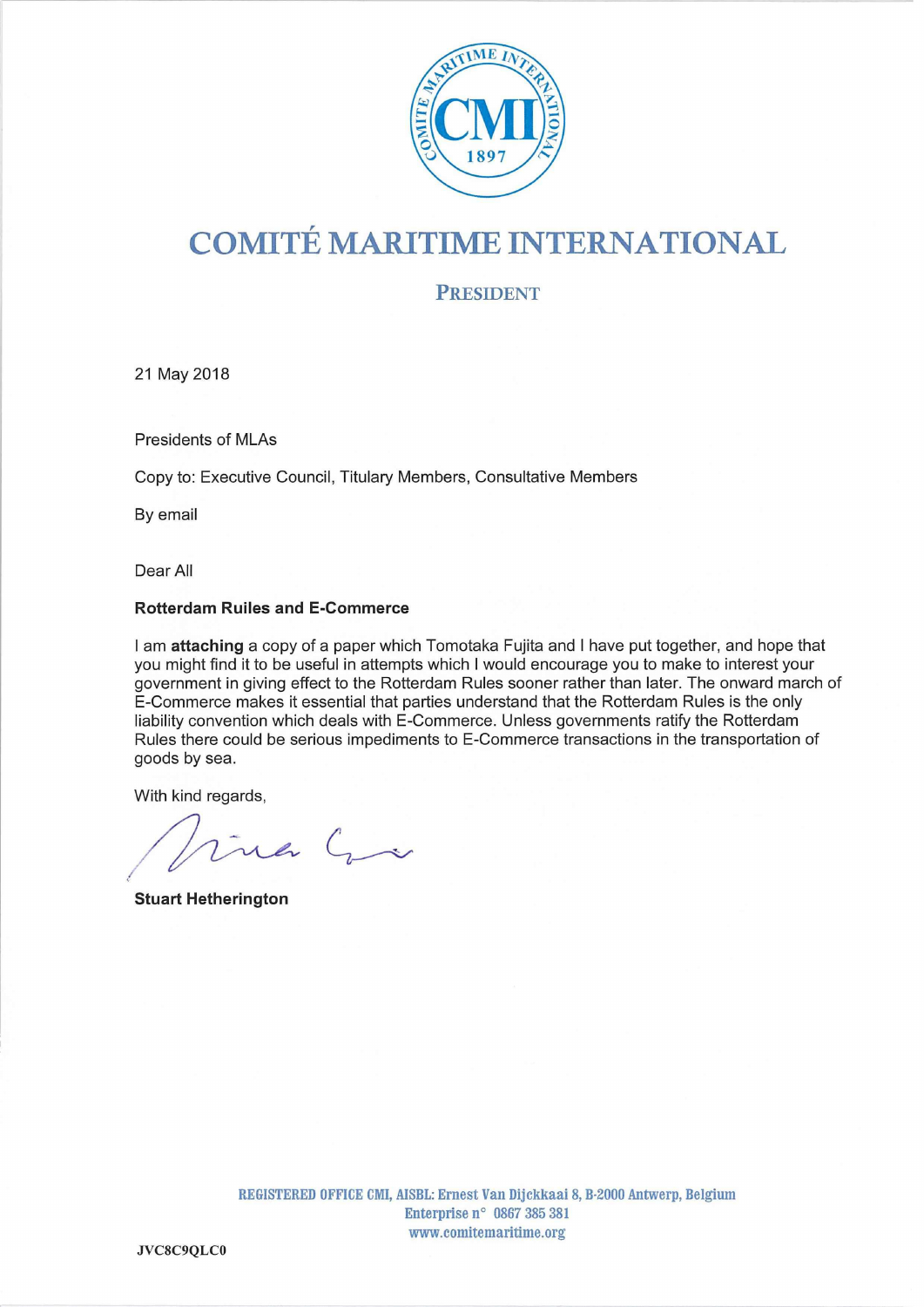

## COMITE MARITIME INTERNATIONAL

### Rotterdam Rules and E Commerce

In the last several years, we have been hearing about the revolutionary change that autonomous ships will bring to international shipping. More recently, it is the technological developments in electronic commerce, such as "Blockchain"; that it is said will revolutionize shipping.

A recent article by Kyunghee Park published by Bloomberg, dated 19 April 2018, opens with the following paragraph:

"Globalisation has brought the most advanced trading networks the world has seen, with the biggest, fastest vessels, robot-operated ports and vast computer databases tracking cargoes. But it all still relies on millions and millions of paper documents."

The article goes on to show how that is changing, and describes the revolution taking place "on a scale not seen since the move to standard containers".

British futurist, Kate Adamson, has referred to "this digital industrial revolution ... opening the gates to massive gains in productivity and efficiency". (Readers may be familiar with her book "Shipping and the 800-Ib Gorilla").

It is difficult to see how all this change can take place when the cargo liability regime that still prevails in international carriage documentation was agreed in 1924 (based on the Harter Act of the United States of 1893 and the Visby Protocol of 1968 not making any changes that would assist E Commerce). The only realistic answer is that States will need to ratify the UN Convention on Contracts for the International Carriage of Goods Wholly or Partly by Sea 2008 (the Rotterdam Rules) expeditiously.

What has been forgotten in the lethargy of States (except the four who have ratified them) and carriers since the Rotterdam Rules were adopted in 2008 is that they, unlike any of their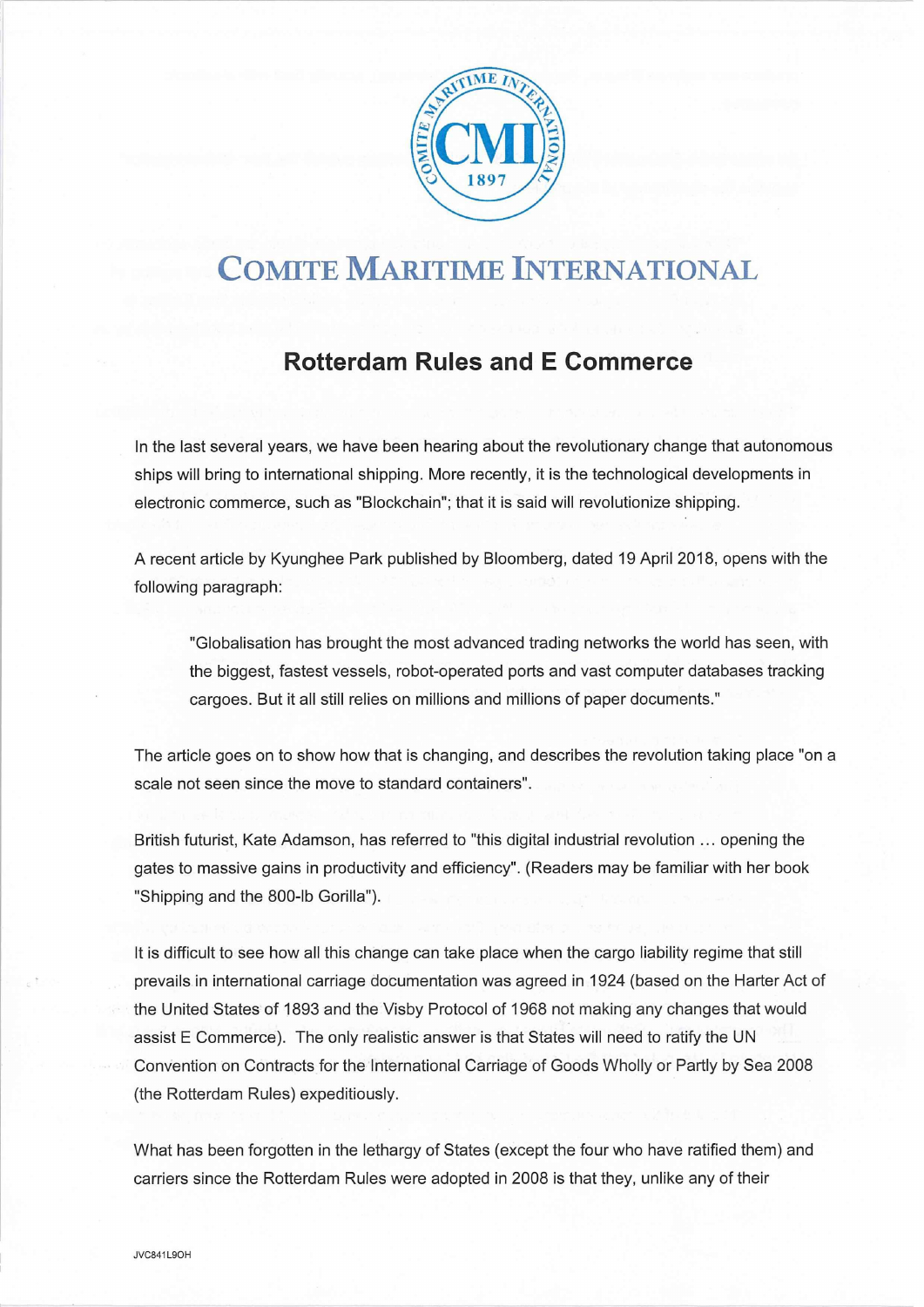predecessor regimes (Hague, Hague Visby, and Hamburg), actually deal with electronic commerce.

An article in the Economist (April 25, 2018) entitled "Thinking outside the-box: Global logistics" explains the significance of the problem:

"Removing administrative blockages and outdated practices would, by some accounts, do more to boost international trade than eliminating tariffs. The UN reckons that putting all the Asia-Pacific regions trade-related paperwork online could slash the time it takes to export goods by up to 44%, cut the cost of doing so by up to 31% and boost exports by as much as \$257 billion a year".

The article identified an institutional obstacle to reform as the failure to ratify the Rotterdam Rules which would "put electronic documents in international shipping on a firm legal footing".

When the CMI drafted its Instrument on Transport Law, which was provided to UNCITRAL in 2001 as the basis for the negotiations that ultimately produced the Rotterdam Rules, it declared that "there should be a clear statement in a preamble or in the Instrument that one of the <sup>i</sup> ntentions of the Instrument is to remove paper based obstacles to electronic transactions by adopting the relevant principles of the UNCITRAL Model Law on Electronic Commerce, 1996".

The CMI Yearbook 2001, in its introduction to what was the final version of the "Outline Instrument" made the following far sighted comments:

"Electronic commerce

The Instrument should apply to all contracts of carriage, including those concluded electronically. To reach this goal, the Instrument must be medium neutral as well as technology neutral. This means that it must be adapted to all types of systems, not only those based on a registry such as Bolero. It must be suited to systems operating in a closed environment (such as an Intranet), as well as those operating in an open environment (such as the Internet). One must also be careful not to be limited by what is currently in use, keeping in mind that technology evolves rapidly and that what appears impossible today is probably already on the current agenda of software developers."

The preamble to the Rotterdam Rules Convention, after referring to the Hague, Hague Visby and Hamburg Rules, noted that the Convention had been drafted:

"Mindful of the technological and commercial developments that have taken place since the adoption of those Conventions and of the need to consolidate and modernise them."

E